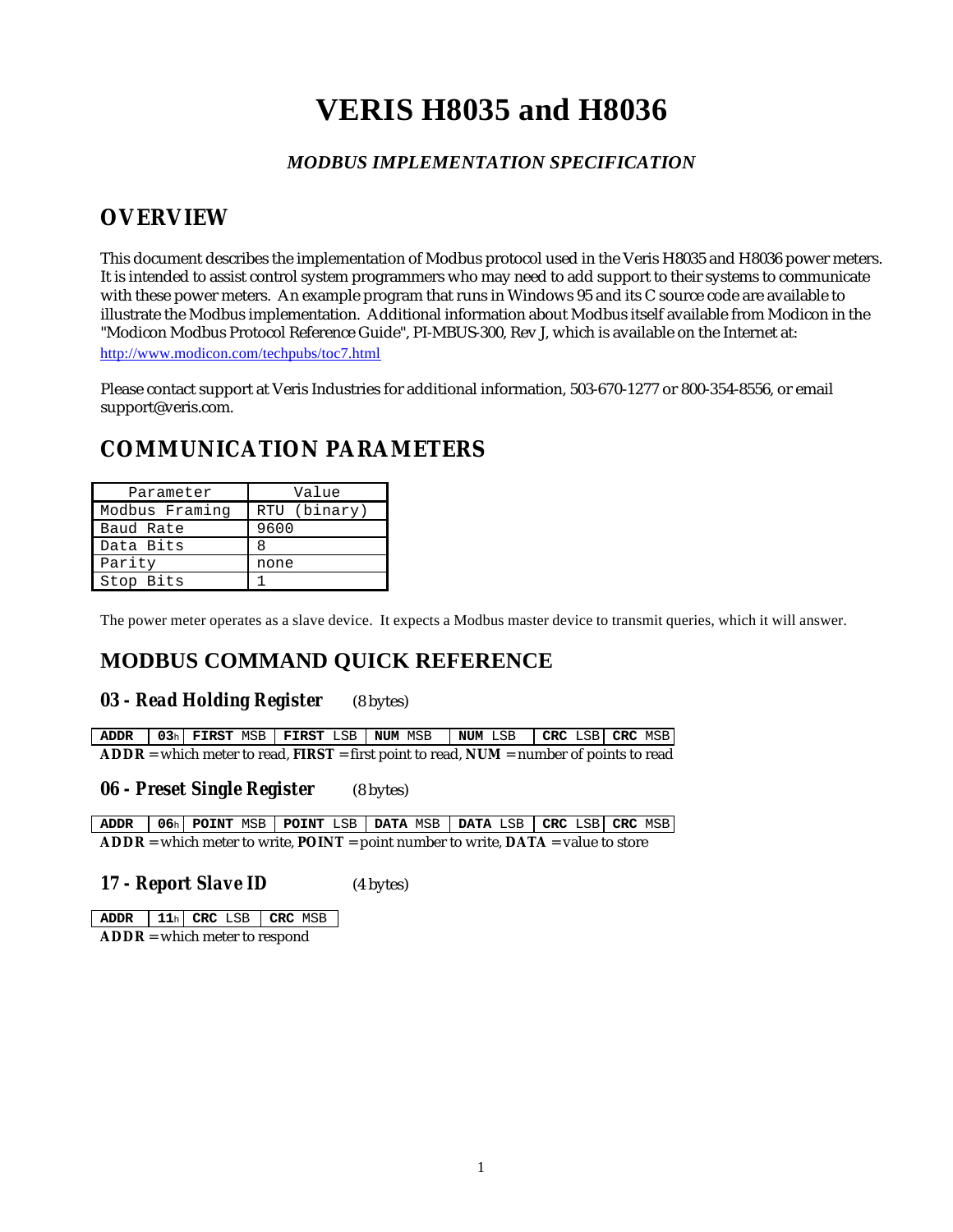# **DATA FORMAT**

All data is available in two formats, 16 bit integers and 32 bit floating point numbers. All data points are available in both formats, see "Modbus Register Addressing" for details about the addresses allocated for each group.

For systems which can process floating point numbers, it is suggested that the float values be used because no scaling is required. This can save considerable set-up effort and lower the total installation cost because the numbers represent the true value of each point, regardless of the type of data or the product's amperage range. Using floating point numbers eliminates the need for multipliers to obtain correct data.

For systems which can not handle floating point numbers, integer values may be used. Each of these must be multiplied by a "multiplier" to obtain the correct data. Many data values require a different multiplier depending on the product's maximum amperage range. See "Using Integer Data Types" for details about the required multiplier values. In some cases it may be desirable to use integer values because they consume only 16 bits instead of 32, theoretically allowing them to be transmitted twice as fast. In practice, less speed increase can be realized, due to the Modbus protocol overhead, including the required silent times for message framing.

### **MODBUS REGISTER ADDRESSING**

This table lists the addressed assigned to each data point. For floating point format variables, each data point appears twice because two 16-bit addresses are required to hold a 32-bit float value.

| Modbus<br>Addr | Typical<br>Offset | Units      | Description                                        | Data Type            |
|----------------|-------------------|------------|----------------------------------------------------|----------------------|
| 40001          | $+0$              | <b>KWH</b> | Energy Consumption, LSW                            | Integer (mult reg'd) |
| 40002          | $+1$              | <b>KWH</b> | Energy Consumption, MSW<br>(mult reg'd)<br>Integer |                      |
| 40003          | $+2$              | KW         | Demand (power)                                     | Integer (mult reg'd) |
|                |                   |            |                                                    |                      |
| 40257          |                   | <b>KWH</b> | Energy Consumption                                 | Float, upper 16 bits |
| 40258          |                   | <b>KWH</b> | Energy Consumption                                 | Float, lower 16 bits |
| 40259          | $+0$              | <b>KWH</b> | Energy Consumption (same 40257)                    | Float, upper 16 bits |
| 40260          |                   | <b>KWH</b> | Energy Consumption (same 40258)                    | Float, lower 16 bits |
| 40261          | $+2$              | KW         | Demand (power)                                     | Float, upper 16 bits |
| 40262          |                   | ΚW         | (power)<br>Demand                                  | Float, lower 16 bits |

#### for H8035 products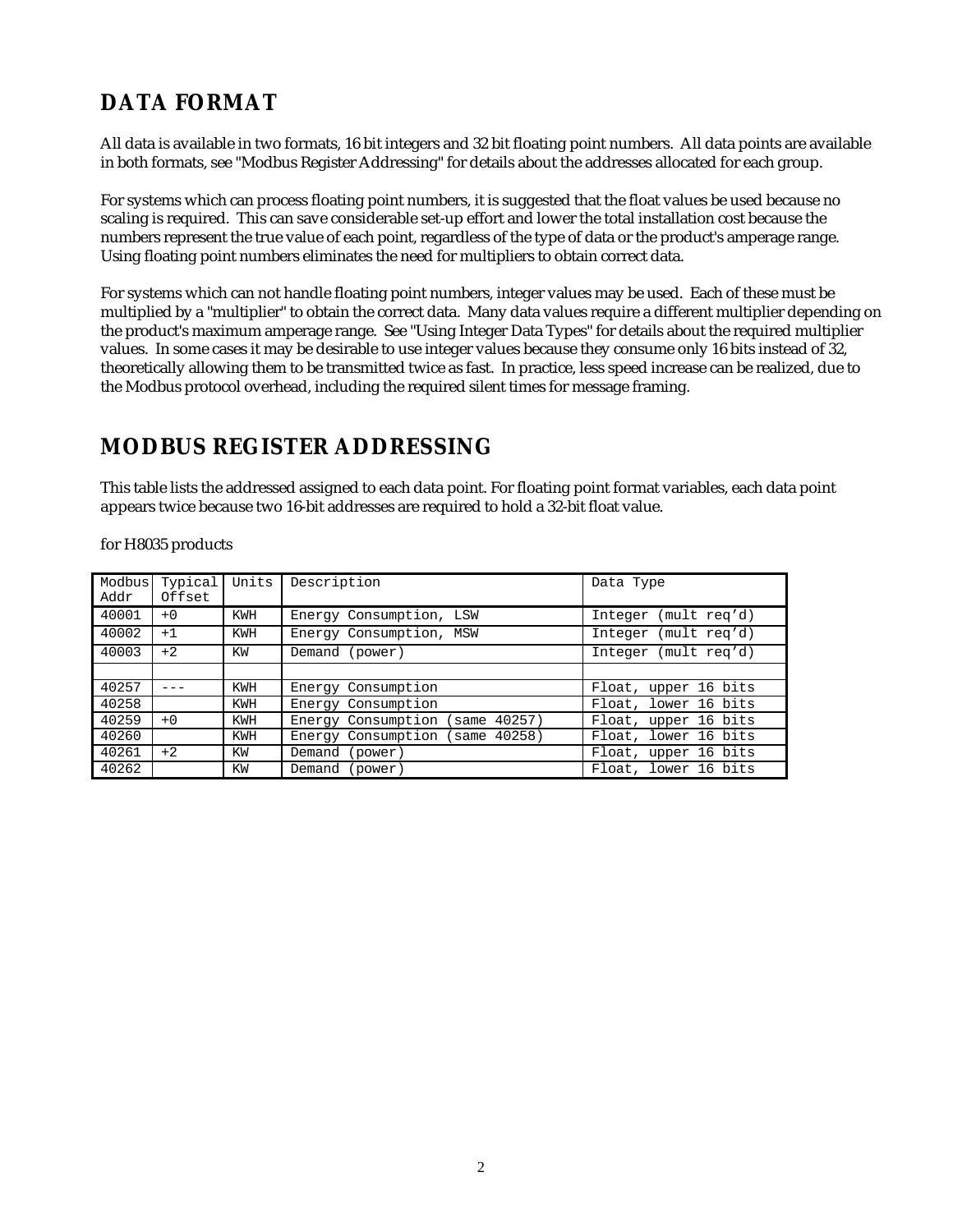| for H8036 products |                      |                     |                                    |                         |  |  |
|--------------------|----------------------|---------------------|------------------------------------|-------------------------|--|--|
|                    | Modbus Typical Units |                     | Description                        | Data Type               |  |  |
| Addr               | Offset               |                     |                                    |                         |  |  |
| 40001              | $+0$                 | KWH                 | LSW<br>Energy Consumption,         | Integer<br>(mult req'd) |  |  |
| 40002              | $+1$                 | KWH                 | Energy Consumption,<br>MSW         | Integer<br>(mult req'd) |  |  |
| 40003              | $+2$                 | KW                  | Demand (power)                     | Integer<br>(mult req'd) |  |  |
| 40004              | $+3$                 | <b>VAR</b>          | Reactive Power                     | Integer<br>(mult req'd) |  |  |
| 40005              | $+4$                 | VA                  | Apparent Power                     | Integer (mult req'd)    |  |  |
| 40006              | $+5$                 | $---$               | Power Factor                       | Integer (mult req'd)    |  |  |
| 40007              | $+6$                 | <b>VOLTS</b>        | Voltage, line to line              | Integer (mult req'd)    |  |  |
| 40008              | $+7$                 |                     | VOLTS Voltage, line to neutral     | (mult req'd)<br>Integer |  |  |
| 40009              | $+8$                 | AMPS                | Current                            | Integer (mult req'd)    |  |  |
| 40010              | $+9$                 | KW                  | Demand (power), phase A            | (mult req'd)<br>Integer |  |  |
| 40011              | $+10$                | KW                  | Demand (power),<br>phase B         | (mult req'd)<br>Integer |  |  |
| 40012              | $+11$                | ΚW                  | Demand<br>(power),<br>phase C      | (mult req'd)<br>Integer |  |  |
| 40013              | $+12$                | $---$               | Power Factor, phase A              | Integer (mult req'd)    |  |  |
| 40014              | $+13$                | $---$               | Power Factor, phase B              | Integer (mult req'd)    |  |  |
| 40015              | $+14$                | $---$               | Power Factor, phase C              | Integer (mult req'd)    |  |  |
| 40016              | $+15$                |                     | VOLTS Voltage, phase A-B           | Integer (mult req'd)    |  |  |
| 40017              | $+16$                |                     | VOLTS Voltage, phase B-C           | Integer (mult req'd)    |  |  |
| 40018              | $+17$                | VOLTS               | Voltage, phase A-C                 | (mult req'd)<br>Integer |  |  |
| 40019              | $+18$                | <b>VOLTS</b>        | Voltage, phase A-N                 | (mult req'd)<br>Integer |  |  |
| 40020              | $+19$                | VOLTS               | Voltage, phase B-N                 | (mult req'd)<br>Integer |  |  |
| 40021              | $+20$                |                     | VOLTS Voltage, phase C-N           | Integer (mult req'd)    |  |  |
| 40022              | $+21$                | AMPS                | Current, phase A                   | Integer (mult req'd)    |  |  |
| 40023              | $+22$                | AMPS                | Current, phase B                   | Integer (mult req'd)    |  |  |
| 40024              | $+23$                | AMPS                | Current, phase C                   | (mult req'd)<br>Integer |  |  |
| 40025              | $+24$                | KW                  | Average Demand                     | Integer (mult req'd)    |  |  |
| 40026              | $+25$                | ΚW                  | Minimum Demand                     | (mult req'd)<br>Integer |  |  |
| 40027              | $+26$                | ΚW                  | Maximum Demand                     | (mult req'd)<br>Integer |  |  |
|                    |                      |                     |                                    |                         |  |  |
| 40257              | $---$                | KWH                 | Energy Consumption                 | Float, upper 16 bits    |  |  |
| 40258              |                      | KWH                 | Energy Consumption                 | lower 16 bits<br>Float, |  |  |
| 40259              | $+0$                 | KWH                 | Energy Consumption (same 40257)    | Float, upper 16 bits    |  |  |
| 40260              |                      | KWH                 | (same 40258)<br>Energy Consumption | Float, lower 16 bits    |  |  |
| 40261              | $+2$                 | ΚW                  | Demand (power)                     | Float, upper 16 bits    |  |  |
| 40262              |                      | ΚW                  | Demand (power)                     | Float, lower<br>16 bits |  |  |
| 40263              | $+4$                 | <b>VAR</b>          | Reactive Power                     | Float, upper 16 bits    |  |  |
| 40264              |                      | <b>VAR</b>          | Reactive Power                     | lower 16 bits<br>Float, |  |  |
| 40265              | $+6$                 | VA                  | Apparent Power                     | Float, upper 16 bits    |  |  |
| 40266              |                      | VA                  | Apparent Power                     | Float, lower 16 bits    |  |  |
| 40267              | $+8$                 | $---$               | Power Factor                       | Float, upper 16 bits    |  |  |
| 40268              |                      | $- - - \,$          | Power Factor                       | Float, lower 16 bits    |  |  |
| 40269              | $+10$                |                     | VOLTS Voltage, line to line        | Float, upper 16 bits    |  |  |
| 40270              |                      |                     | VOLTS Voltage, line to line        | Float, lower 16 bits    |  |  |
| 40271              | $+12$                | <b>VOLTS</b>        | Voltage, line to neutral           | Float, upper 16 bits    |  |  |
| 40272              |                      | VOLTS               | Voltage, line to neutral           | Float, lower 16 bits    |  |  |
| 40273              | $+14$                | AMPS                | Current                            | Float, upper 16 bits    |  |  |
| 40274              |                      | AMPS                | Current                            | Float, lower 16 bits    |  |  |
| 40275              | $+16$                | KW                  | Demand (power), phase A            | Float, upper 16 bits    |  |  |
| 40276              |                      | KW                  | Demand (power), phase A            | Float, lower 16 bits    |  |  |
| 40277              | $+18$                | KW                  | Demand (power), phase B            | Float, upper 16 bits    |  |  |
| 40278              |                      | ΚW                  | Demand (power), phase B            | Float, lower 16 bits    |  |  |
| 40279              | $+20$                | ΚW                  | Demand (power), phase C            | Float, upper 16 bits    |  |  |
| 40280              |                      | ΚW                  | Demand (power),<br>phase C         | Float, lower 16 bits    |  |  |
| 40281              | $+22$                | $- - -$             | Power Factor, phase A              | Float, upper 16 bits    |  |  |
| 40282              |                      | $- - -$             | Power Factor, phase A              | Float, lower 16 bits    |  |  |
| 40283              | $+24$                | $\qquad \qquad - -$ | Power Factor, phase B              | Float, upper 16 bits    |  |  |
|                    |                      | $- - -$             |                                    |                         |  |  |
| 40284              |                      |                     | Power Factor, phase B              | Float, lower 16 bits    |  |  |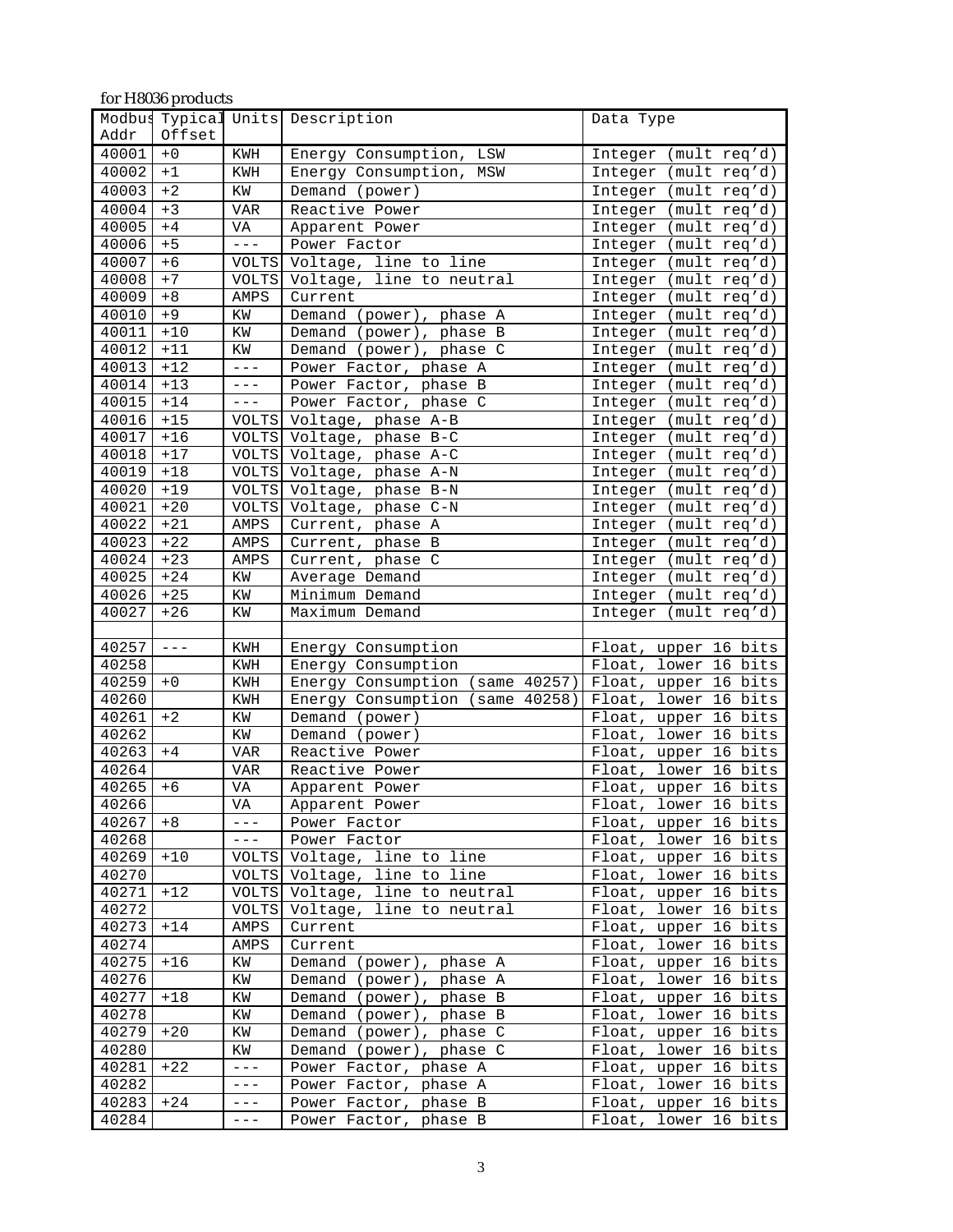| 40285 | $+26$ | $- - -$ | Power Factor, phase C    | Float, upper 16 bits |
|-------|-------|---------|--------------------------|----------------------|
| 40286 |       | $---$   | Power Factor, phase C    | Float, lower 16 bits |
| 40287 | $+28$ |         | VOLTS Voltage, phase A-B | Float, upper 16 bits |
| 40288 |       |         | VOLTS Voltage, phase A-B | Float, lower 16 bits |
| 40289 | $+30$ |         | VOLTS Voltage, phase B-C | Float, upper 16 bits |
| 40290 |       |         | VOLTS Voltage, phase B-C | Float, lower 16 bits |
| 40291 | $+32$ |         | VOLTS Voltage, phase A-C | Float, upper 16 bits |
| 40292 |       |         | VOLTS Voltage, phase A-C | Float, lower 16 bits |
| 40293 | $+34$ |         | VOLTS Voltage, phase A-N | Float, upper 16 bits |
| 40294 |       |         | VOLTS Voltage, phase A-N | Float, lower 16 bits |
| 40295 | $+36$ |         | VOLTS Voltage, phase B-N | Float, upper 16 bits |
| 40296 |       |         | VOLTS Voltage, phase B-N | Float, lower 16 bits |
| 40297 | $+38$ |         | VOLTS Voltage, phase C-N | Float, upper 16 bits |
| 40298 |       |         | VOLTS Voltage, phase C-N | Float, lower 16 bits |
| 40299 | $+40$ | AMPS    | Current, phase A         | Float, upper 16 bits |
| 40300 |       | AMPS    | Current, phase A         | Float, lower 16 bits |
| 40301 | $+42$ | AMPS    | Current, phase B         | Float, upper 16 bits |
| 40302 |       | AMPS    | Current, phase B         | Float, lower 16 bits |
| 40303 | $+44$ | AMPS    | Current, phase C         | Float, upper 16 bits |
| 40304 |       | AMPS    | Current, phase C         | Float, lower 16 bits |
| 40305 | $+46$ | KW      | Average Demand           | Float, upper 16 bits |
| 40306 |       | KW      | Average Demand           | Float, lower 16 bits |
| 40307 | $+48$ | KW      | Minimum Demand           | Float, upper 16 bits |
| 40308 |       | KW      | Minimum Demand           | Float, lower 16 bits |
| 40309 | $+50$ | KW      | Maximum Demand           | Float, upper 16 bits |
| 40310 |       | ΚW      | Maximum Demand           | Float, lower 16 bits |

Note: Modbus addresses in the 4xxxx format follow the Modicon protocol specification for point addressing. The actual address sent is the value shown - 40001. In other words, the leading "4" is omitted, and the remaining 4-digit number is decremented so that point 40001 is requested with a value of zero in the actual modbus communication.

Some modbus implementations require point addresses to be specified beginning at zero or 40000, instead of 40001. The example C code below, for example, requires addresses which correspond to actual values transmitted, so a value of zero is used to request data beginning at modbus address 40001.

In many applications, a single modbus command is used to read all of the data available from the meter. For integers, the beginning address is 40001 (or zero in the actual modbus command), and for floats the first address used would typically be 40259 (or 258 in the actual modbus protocol). Though the first float appears at address 40257, it is not necessary to read this value because it is a duplicate copy of the kwh value (required by the E/node firmware). When a block of data is read, the "typical offset" values index to the data within the block.

### **USING FLOATING POINT DATA TYPES**

The 32-bit floating point values are IEEE-754 standard format. Because Modbus provides only 16-bit registers, two registers must be read to obtain all 32 bits. To eliminate the possibility that data may change between reading the two 16-bit halves of the floating point value, the meter will retain the previously requested 32-bit value. Therefore, the value reported by the combination of two Modbus registers is the value of the data point at the time the first 16 bit portion was requested.

Note: at this time (6-JAN-98) there is no timeout of how long the previously requested float value will be retained in the buffer, so it is important to request a different floating point value before issuing another request for the first one, to avoid re-reading the buffered value. This buffer time-out feature will be added in a future revision of the firmware, so that a single value may be read repetitively.

For systems which use standard IEEE format float point data (such as Intel x86 microprocessors), the 32-bit data can be used directly. In most cases it is not necessary to be concerned with the details of the IEEE-754 format, however,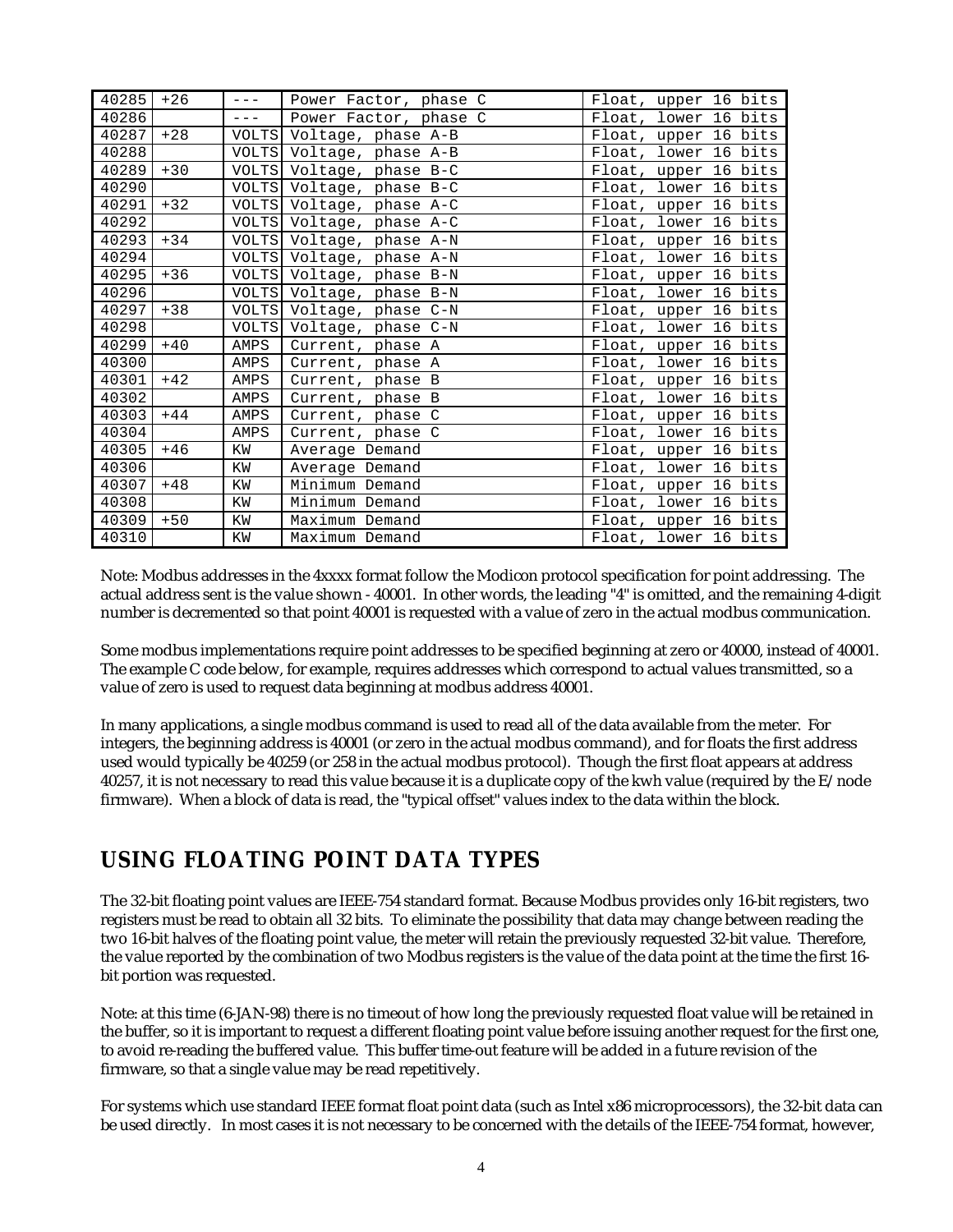the IEEE-754 format is a sign bit in the most significant bit, followed by an unsigned 8-bit exponent biased +128, followed by a 23-bit mantissa with an implied one bit, ex  $3F800000 \rightarrow 1.0$  and  $43EF1AE1 \rightarrow 478.21$ .

The Energy Consumption data (KWH) appears twice in the floating point data, points 40259 and 40260 are duplicates of 40257 and 40258. In most applications, a Modbus command to read a block of floating point data would specify 40259 as the first address to be read.

### **USING INTEGER DATA TYPES**

Unlike the floating point data type, integer data can only represent whole numbers between 0 to 65535. To convert the number into the actual value it represents, it must be multiplied by a constant. These multipliers are typically small numbers. Many data points require a different multiplier for each product with a different amperage range, but some data types (volts, power factor) require the same multiplier regardless of the product's amperage range.

| Addr  | Units        | 100A        | 300/400A    | 800A        | 1600A       | 2400A       |
|-------|--------------|-------------|-------------|-------------|-------------|-------------|
| 40001 | KWH          | 7.8125e-3   | 0.03125     | 0.0625      | .125        | 0.25        |
| 40002 | KWH          | 512         | 2048        | 4096        | 8192        | 16384       |
| 40003 | KW           | 0.004       | 0.016       | 0.032       | 0.064       | 0.128       |
| 40004 | VAR          | 0.004       | 0.016       | 0.032       | 0.064       | 0.128       |
| 40005 | VA           | 0.004       | 0.016       | 0.032       | 0.064       | 0.128       |
| 40006 | $---$        | $3.0518e-5$ | $3.0518e-5$ | $3.0518e-5$ | $3.0518e-5$ | $3.0518e-5$ |
| 40007 | <b>VOLTS</b> | 0.03125     | 0.03125     | 0.03125     | 0.03125     | 0.03125     |
| 40008 | <b>VOLTS</b> | 0.015625    | 0.015625    | 0.015625    | 0.015625    | 0.015625    |
| 40009 | AMPS         | $3.9063e-3$ | 0.015625    | 0.03125     | 0.0625      | 0.125       |
| 40010 | KW           | 0.001       | 0.004       | 0.008       | 0.016       | 0.032       |
| 40011 | ΚW           | 0.001       | 0.004       | 0.008       | 0.016       | 0.032       |
| 40012 | ΚW           | 0.001       | 0.004       | 0.008       | 0.016       | 0.032       |
| 40013 | $---$        | $3.0518e-5$ | $3.0518e-5$ | $3.0518e-5$ | $3.0518e-5$ | $3.0518e-5$ |
| 40014 | $---$        | $3.0518e-5$ | $3.0518e-5$ | $3.0518e-5$ | $3.0518e-5$ | $3.0518e-5$ |
| 40015 | $---$        | $3.0518e-5$ | $3.0518e-5$ | $3.0518e-5$ | $3.0518e-5$ | $3.0518e-5$ |
| 40016 | <b>VOLTS</b> | 0.03125     | 0.03125     | 0.03125     | 0.03125     | 0.03125     |
| 40017 | <b>VOLTS</b> | 0.03125     | 0.03125     | 0.03125     | 0.03125     | 0.03125     |
| 40018 | VOLTS        | 0.03125     | 0.03125     | 0.03125     | 0.03125     | 0.03125     |
| 40019 | <b>VOLTS</b> | 0.015625    | 0.015625    | 0.015625    | 0.015625    | 0.015625    |
| 40020 | <b>VOLTS</b> | 0.015625    | 0.015625    | 0.015625    | 0.015625    | 0.015625    |
| 40021 | <b>VOLTS</b> | 0.015625    | 0.015625    | 0.015625    | 0.015625    | 0.015625    |
| 40022 | AMPS         | $3.9063e-3$ | 0.015625    | 0.03125     | 0.0625      | 0.125       |
| 40023 | AMPS         | $3.9063e-3$ | 0.015625    | 0.03125     | 0.0625      | 0.125       |
| 40024 | AMPS         | $3.9063e-3$ | 0.015625    | 0.03125     | 0.0625      | 0.125       |
| 40025 | KW           | 0.004       | 0.016       | 0.032       | 0.064       | 0.128       |
| 40026 | KW           | 0.004       | 0.016       | 0.032       | 0.064       | 0.128       |
| 40027 | ΚW           | 0.004       | 0.016       | 0.032       | 0.064       | 0.128       |

This table shows the multipliers for all point and amperage ranges: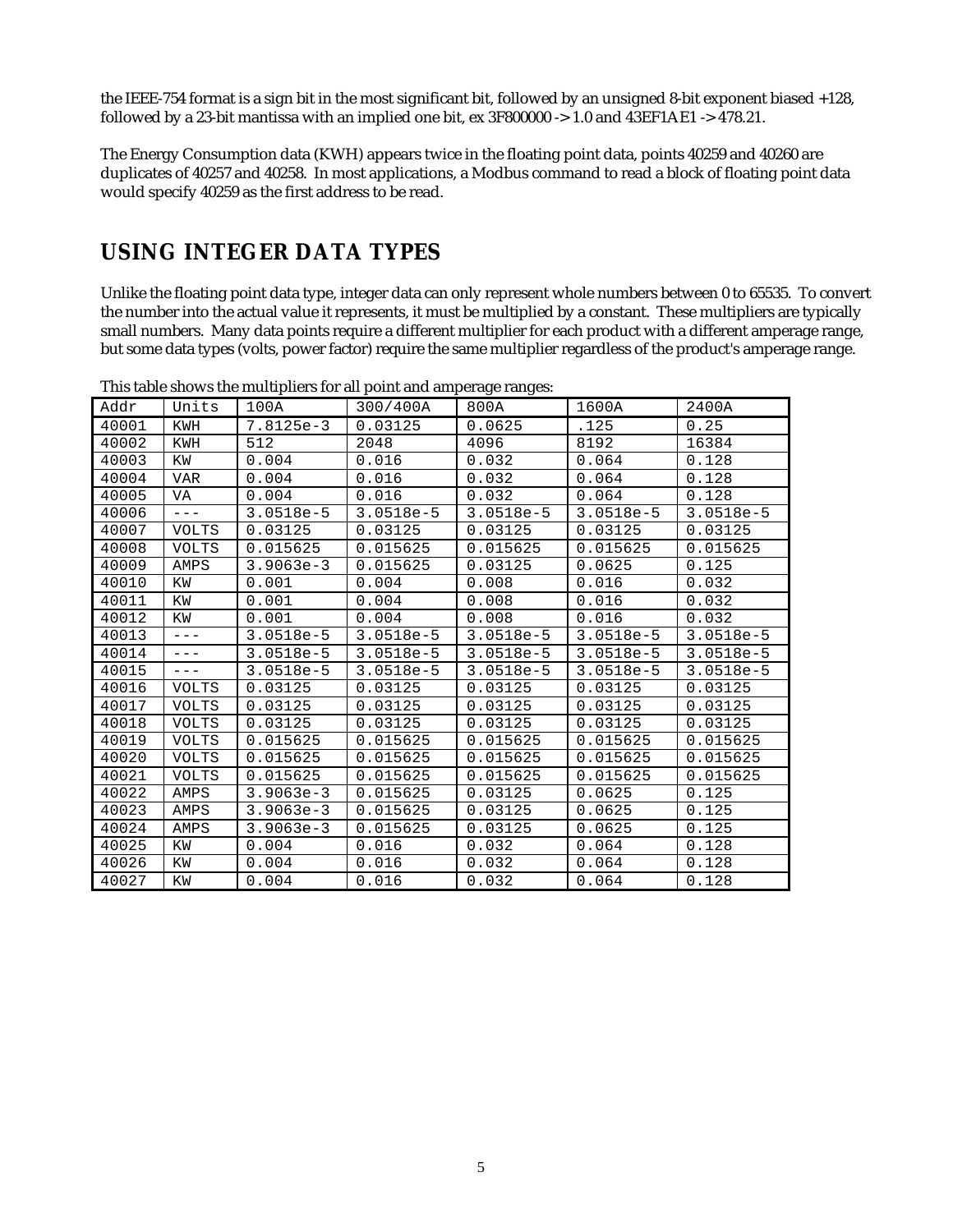| Addr  | Units        | 100A       | 300/400A  | 800A        | 1600A       | 2400A       |
|-------|--------------|------------|-----------|-------------|-------------|-------------|
| 40001 | KWH          | 128        | 32        | 16          | 8           | 4           |
| 40002 | KWH          | $1.953e-3$ | 4.8828e-4 | $2.4414e-4$ | $1.2207e-4$ | $6.1035e-5$ |
| 40003 | KW           | 250        | 62.5      | 31.25       | 15.625      | 7.8125      |
| 40004 | <b>VAR</b>   | 250        | 62.5      | 31.25       | 15.625      | 7.8125      |
| 40005 | VA           | 250        | 62.5      | 31.25       | 15.625      | 7.8125      |
| 40006 | $---$        | 32768      | 32768     | 32768       | 32768       | 32768       |
| 40007 | <b>VOLTS</b> | 32         | 32        | 32          | 32          | 32          |
| 40008 | <b>VOLTS</b> | 64         | 64        | 64          | 64          | 64          |
| 40009 | AMPS         | 256        | 64        | 32          | 16          | 8           |
| 40010 | KW           | 1000       | 250       | 125         | 62.5        | 31.25       |
| 40011 | KW           | 1000       | 250       | 125         | 62.5        | 31.25       |
| 40012 | ΚW           | 1000       | 250       | 125         | 62.5        | 31.25       |
| 40013 | $---$        | 32768      | 32768     | 32768       | 32768       | 32768       |
| 40014 | $---$        | 32768      | 32768     | 32768       | 32768       | 32768       |
| 40015 | $---$        | 32768      | 32768     | 32768       | 32768       | 32768       |
| 40016 | <b>VOLTS</b> | 32         | 32        | 32          | 32          | 32          |
| 40017 | <b>VOLTS</b> | 32         | 32        | 32          | 32          | 32          |
| 40018 | <b>VOLTS</b> | 32         | 32        | 32          | 32          | 32          |
| 40019 | <b>VOLTS</b> | 64         | 64        | 64          | 64          | 64          |
| 40020 | <b>VOLTS</b> | 64         | 64        | 64          | 64          | 64          |
| 40021 | <b>VOLTS</b> | 64         | 64        | 64          | 64          | 64          |
| 40022 | AMPS         | 256        | 64        | 32          | 16          | 8           |
| 40023 | AMPS         | 256        | 64        | 32          | 16          | 8           |
| 40024 | AMPS         | 256        | 64        | 32          | 16          | 8           |
| 40025 | ΚW           | 250        | 62.5      | 31.25       | 15.625      | 7.8125      |
| 40026 | ΚW           | 250        | 62.5      | 31.25       | 15.625      | 7.8125      |
| 40027 | ΚW           | 250        | 62.5      | 31.25       | 15.625      | 7.8125      |

It can be helpful in some cases to use "multipliers" as divisors, where the integer value returned by the meter is divided by a number. In many cases, the divisors are a more concise number.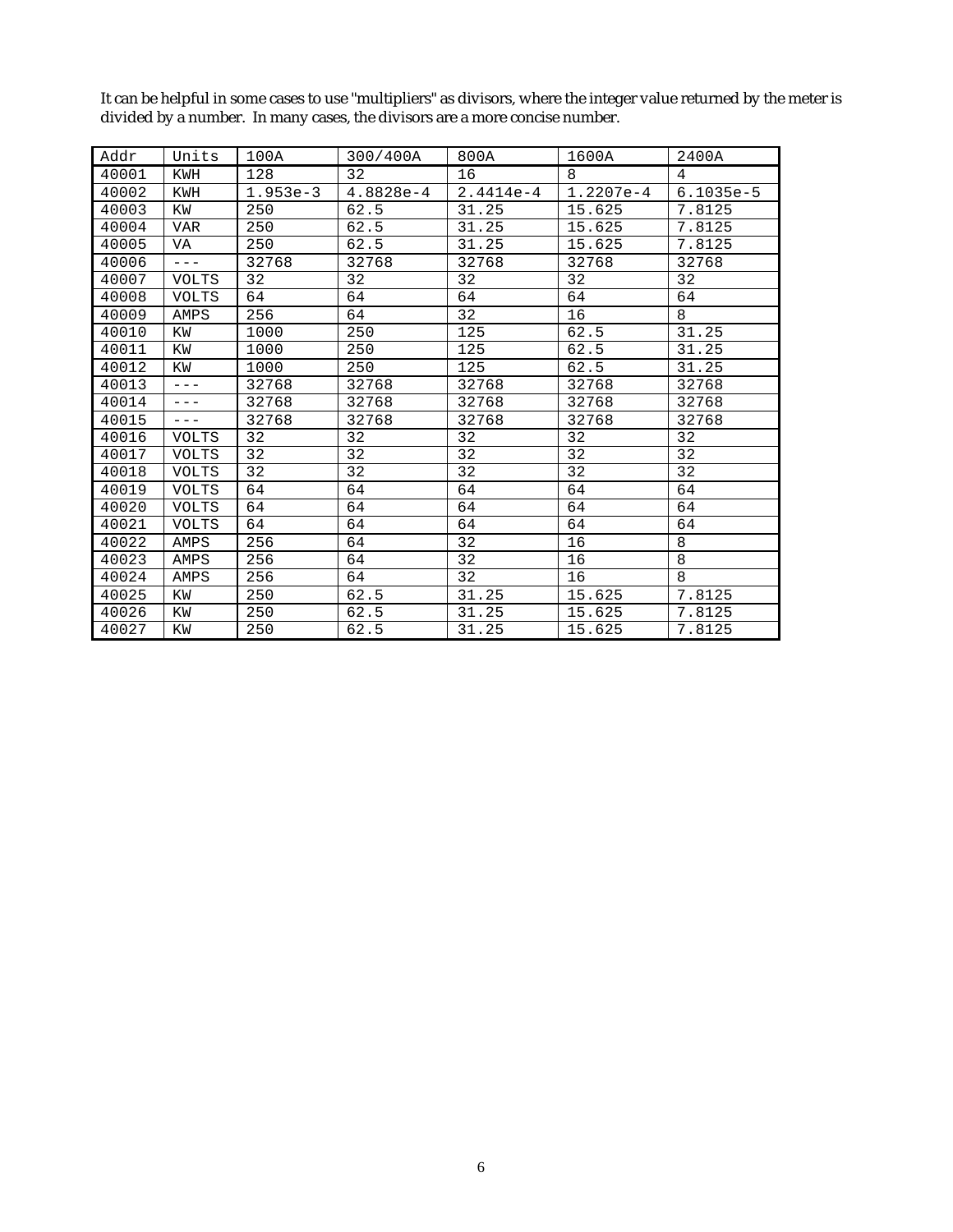### **SUPPORTED MODBUS FUNCTIONS**

#### *03 - Read Holding Register*

This can be used to read any data within the power meter. Any number of continuous registers may be read, but an exception will be returned if any unimplemented register is specified.

The address field specifies the address beginning at zero for modbus address 40001. See "Modbus Register Addressing" above for details.

Modbus uses a 16-bit CRC, which is the standard CRC16 algorithm with a seed of 65535 (0xFFFF, or all one bits). See the example C code below for two example implementations. A correct CRC field must be transmitted. The E/node meter will not respond to a query with an incorrect CRC, which is the behavior specified by the modbus protocol.

The Modbus master sends an 8-byte request:

Byte #1: Address of slave device to read Byte #2: 03 Byte #3: Address of first data point, MSB Byte #4: Address of first data point, LSB Byte #5: Number of points to send, MSB Byte #6: Number of points to send, LSB Byte #7: 16-bit CRC, LSB Byte #8: 16-bit CRC, MSB

The E/Node (slave device) will respond with  $N * 2 + 5$  bytes, where N is the number of points requested:

> Byte #1: Address of slave device responding Byte #2: 03 Byte #3: Number of data bytes, N \* 2 Byte #4: first data point, MSB Byte #5: first data point, LSB Byte #6: second data point, MSB Byte #7: second data point, LSB Byte #8: third data point, MSB Byte #9: third data point, LSB ... Byte #(N\*2+2): last data point, MSB Byte #(N\*2+3): last data point, LSB Byte  $\#(N^*2+4): 16$ -bit CRC, LSB Byte  $\#(N^*2+5): 16$ -bit CRC, MSB

If any of the data points requested by the 8-byte query from the Master to not exist within the slave device, it will respond with a 5-byte error response. Byte #2 should be checked to determine of the response is a correct output or an error.

Byte #1: Address of slave device responding Byte #2: 83 (131 dec, indicates error condition) Byte #3: Error Code (02 = invalid address) Byte #4: 16-bit CRC, LSB Byte #5: 16-bit CRC, MSB

Future Revision: include some example queries and responses from a real meter, with the actual non-zero values and correct CRC's.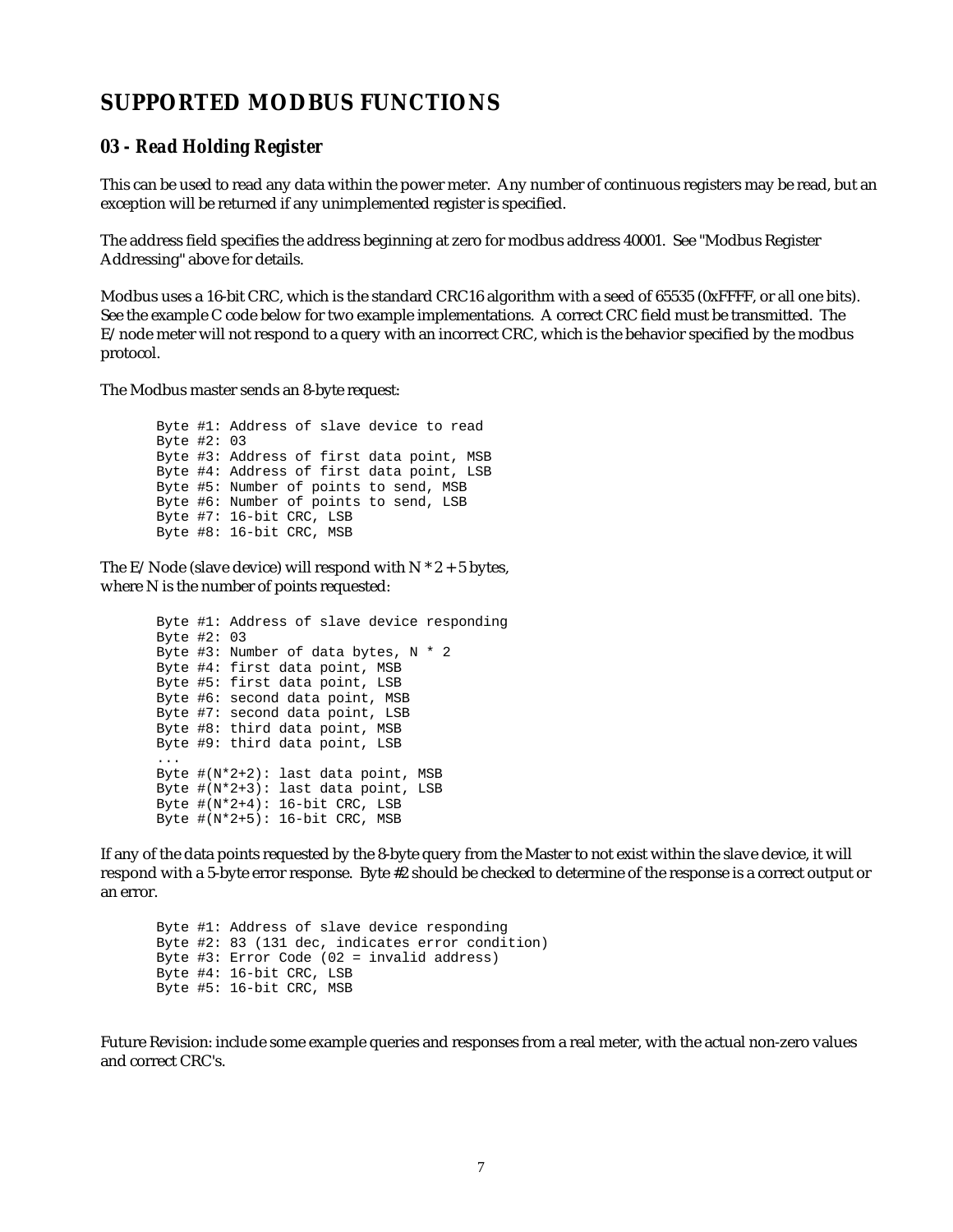#### *06 - Preset Single Register*

This function can be used to write to any valid register. Though this is legal for any implemented register, most registers are updated regularly as new readings are made.

Future Revision: add detailed description of command, response, and potential exception responses. See the Modbus reference manual for details.

#### *17 - Report Slave ID*

This function will return data which identifies the power meter.

Future Revision: add detailed description of command, response, and potential exception responses. Provide a table of the various responses from each model number

Unused Modbus Functions: These functions are recognized but will always return an exception response. This is due to the fact that all of the data provided by the Veris product is stored in 4xxxx type variables (holding registers). Modbus data types 0xxxx (output coils), 1xxxx (input coils), and 3xxxx (input registers) do not exist within the product, so all attempts to access those types with the following functions will return exception code 02 (Illegal Data Address).

01 - Read Coil Status 02 - Read Input Status 04 - Read Input Registers 05 - Force Single Coil

Unsupported Modbus Functions. An attempt to use these functions will return exception code 01 "Illegal Function". If the functionality provided by one or more of these Modbus functions is required for your application, please contact Paul Stoffregen via email at paul@veris.com.

07 - Read Exception Status 08 - Diagnostics 09 - Program 484 10 - Poll 484 11 - Fetch Comm Event Ctr 12 - Fetch Comm Event Log 13 - Program Controller 14 - Poll Controller 15 - Force Multiple Coils 16 - Preset Multiple Registers 18 - Program 848/M84 19 - Reset Comm Link 20 - Read General Reference 21 - Write General Reference 22 - Mask Write 4X Register 23 - Read/Write 4X Register 24 - Read FIFO Queue

# **WRITING DATA**

Any register may be written using the 06 "preset single register" function, but any writes in the second set of registers (float values) will have no effect. The only useful application for writing to a register is to reset (or preset) the kWH accumulator. All other registers will be quickly updated with new data, with overwrites any value written with a Modbus command. To reset the kWH accumulator to zero, the least significant word (LSW) should be written with 0000 first, followed by a write to the most significant word (MSW). This avoids the possibility that the LSW will "roll-over" between the two write functions, which would increment the MSW.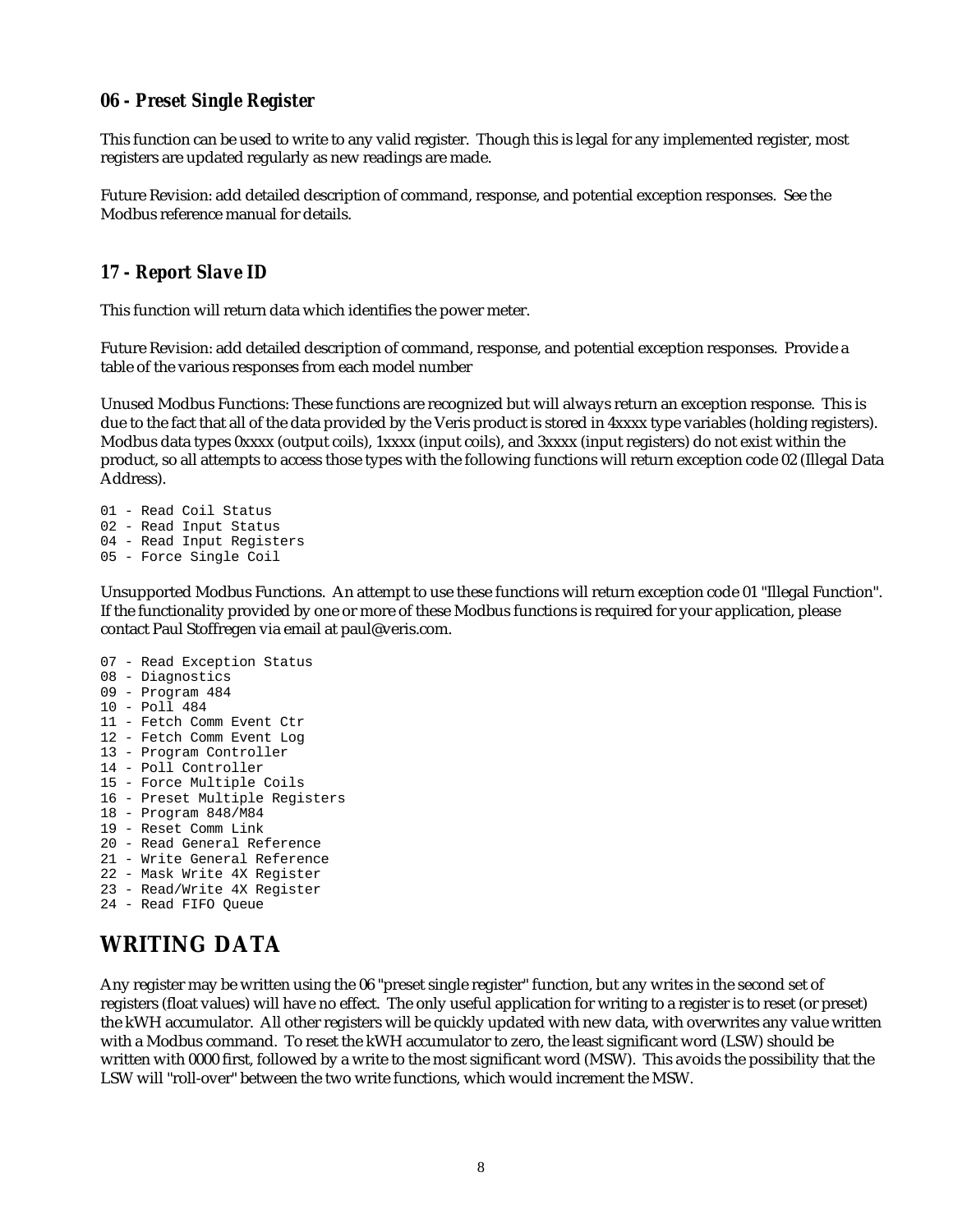# **kWH ACCUMULATOR**

The kWH accumulator counts the total kilowatt-hour consumption seen by the power meter. This value is supported by non-volatile memory, so that it will not be changed if power is lost temporarily (such as a power outage). Writing to this point (06 function, via registers 40001 and 40002) will alter the permanently stored value.

Applications which require "demand windows" by measuring the kWH consumed within a 15 minute period of time should read the kWH accumulator at the beginning and end of the time period, and subtract the two values. It is not advisable to record the value and the reset the point to zero, because the meter internally records consumption at a very fine scale and may be "just about to increment the accumulator" before it is cleared. Clearing the accumulator at longer intervals, such as once per month, is not likely to cause any significant loss in accuracy.

# **RTU FRAMING and POTENTIAL ISSUES with SILENT TIME**

Modbus Protocol specifies that message framing is accomplished with a 3.5 character silent time. Additionally, Modicon specifies:

"The entire message frame must be transmitted as a continuous stream. If a silent interval of more than 1.5 character times occurs before completion of a frame, the receiving device flushes the incomplete message and assumes that the next byte will be the address field of a new message."

The Veris E/node Modbus meter recognizes the end of a transmission from the Modbus master device by looking for the silent time after the last byte is transmitted. If the master device sends a query with more than approx 2 characters silent time between any of the bytes, it will not be properly recognized and no response will be returned.

# **RESPONSE TIME**

Some systems suspend activity while waiting for a response from a modbus slave device, or have other design parameters which it is important to know how long a slave device will take to answer a query.

The E/node meter will typically respond to a query within 12 ms to 18 ms. All responses will be generated within 40 ms. Because of the Modbus RTU "silent time" requirements for message framing, the slave device can not respond for at least 8 ms. At 9600 baud, each byte takes approx 1 ms to transmit, and the message framing time is 4 ms. The total query time is the sum of the required silent times for message framing, the time to transmit all the bytes at 9600 baud, and the E/node's actual response time.

A worst case example would be a query for all the data available in the full-data unit, using floating point format. First, the master must wait at least 4 ms (many implementations may wait longer) to produce the "silent time" that marks the beginning of the message. 8 ms is required to transmit the 8 byte query. Though it is unlikely that the E/node will take 40 ms to begin transmitting the response, 40 ms is a "worst case" value. A response with 52 modbus points will be 109 bytes long, which will require approximately 109 ms. According to the modbus protocol, the master must wait at least 4 ms (silent time) to recognize the end of the message. (some implementations will not do this and assume that the length count was correct). This gives a worst case time of 165 ms or 0.156 seconds. If the meter responds in the minimum possible time, the total time is reduced to 133 ms, or 0.133 seconds.

However, for queries which request very few points, the baud rate plays a much smaller factor. To request just one point requires 4 ms intial silent time, 8 ms to transmit the bytes, 40 ms (worst case) to respond, 7 ms for the E/node to send the bytes, and a 4 ms silent time to mark the message end, for a total time of 63 ms (worst case). The typical case will be 35 ms to 41 ms. To request 52 points of data could require 2 to 3 seconds by quering one at a time, compared to a worst case of 0.165 seconds using a block request.

The data points within the E/node are low-pass filtered and will require 3-5 seconds to fully respond to a full-scale change that occurs instantly (such as turning on a very large load). However, the variables are internally updated